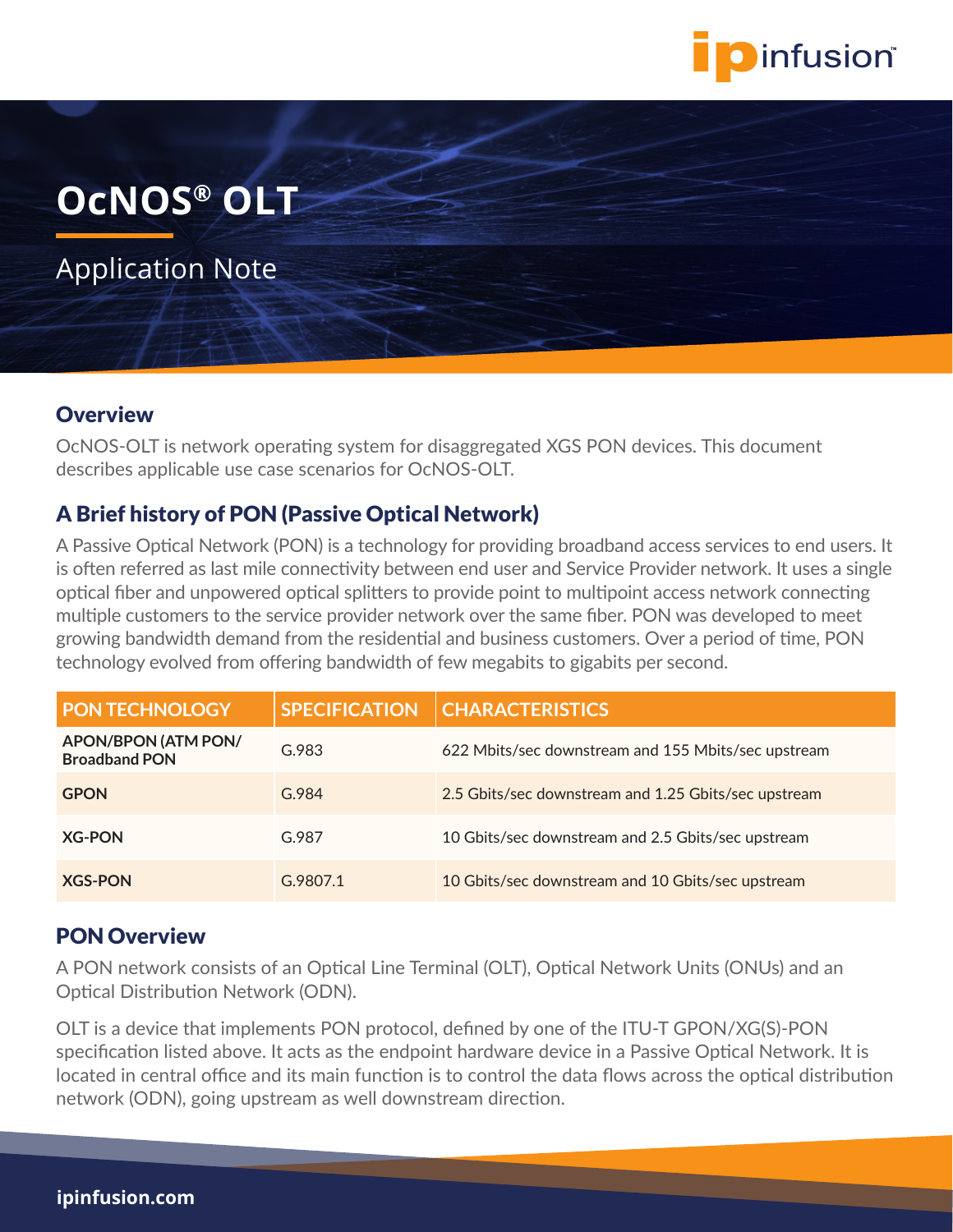ONU is a device located at customer premises and provides various different types of ports for connecting end use devices like computer, Telephone, TV etc.

The OLT and ONU are connected over optical distribution network (ODN) which consists of optical fibers and one or more passive optical splitters.

The management and control of ONUs are performed by OLT using a protocol called ONU Management and Control Interface (OMCI) defined by ITU-T specification G.988.



**Figure 1**: PON Access Network

## Working Principles of GPON

GPON technology uses a data framing transport scheme called GEM (GPON Encapsulation Method). GEM provides a connection oriented, variable length framing mechanism for transport of data services over PON. A GEM Port is a logical channel that carries a specific service flow between the OLT and ONU. Each of these individual logical channels are identified by a 12 bit number called GEM Port-ID, which is assigned by OLT. There can be several GEM ports associated with a GPON interface.

One or more GEM ports are combined into a transmission container (T-CONT) forming a basic unit of service flow in upstream direction. OLT then uses dynamic bandwidth allocation scheme to schedule upstream transmission of flows in T-CONTs. A T-CONT is identified uniquely by Alloc-ID which is allocated by OLT. An ONU supports multiple T-CONTs configured for different service types.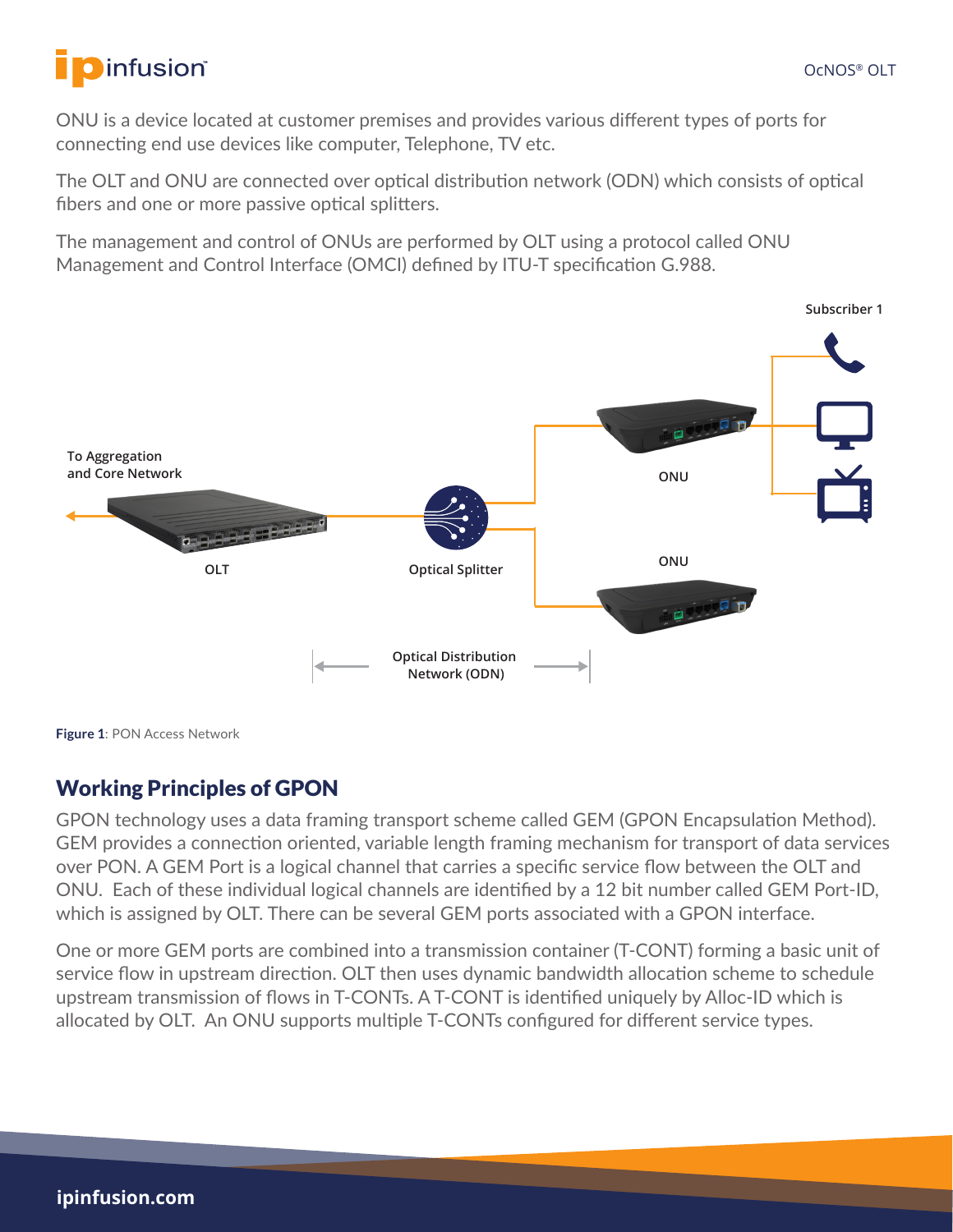



**Figure 2**: GEM Port and T-CONT

On ONU user port, ingress traffic is classified into VLANs with various Ethernet priorities based on a number of criteria: physical port, VID, VLAN, P-bits, EtherType and/or DSCP. Any combination of these criteria can be used to determine the Ethernet priority. The VID and EtherType can be used to determine a new VID. Once the traffic has been assigned a VLAN and Ethernet precedence, these two Ethernet header components are used to select an upstream GEM port so that proper QoS can be applied to the flow. A GEM port is mapped into one and only one T-CONT. Similarly, for egress, the ONU is responsible for forwarding traffic received from GEM ports on the PON to the appropriate user port.



**Figure 3**: Traffic flow in GPON network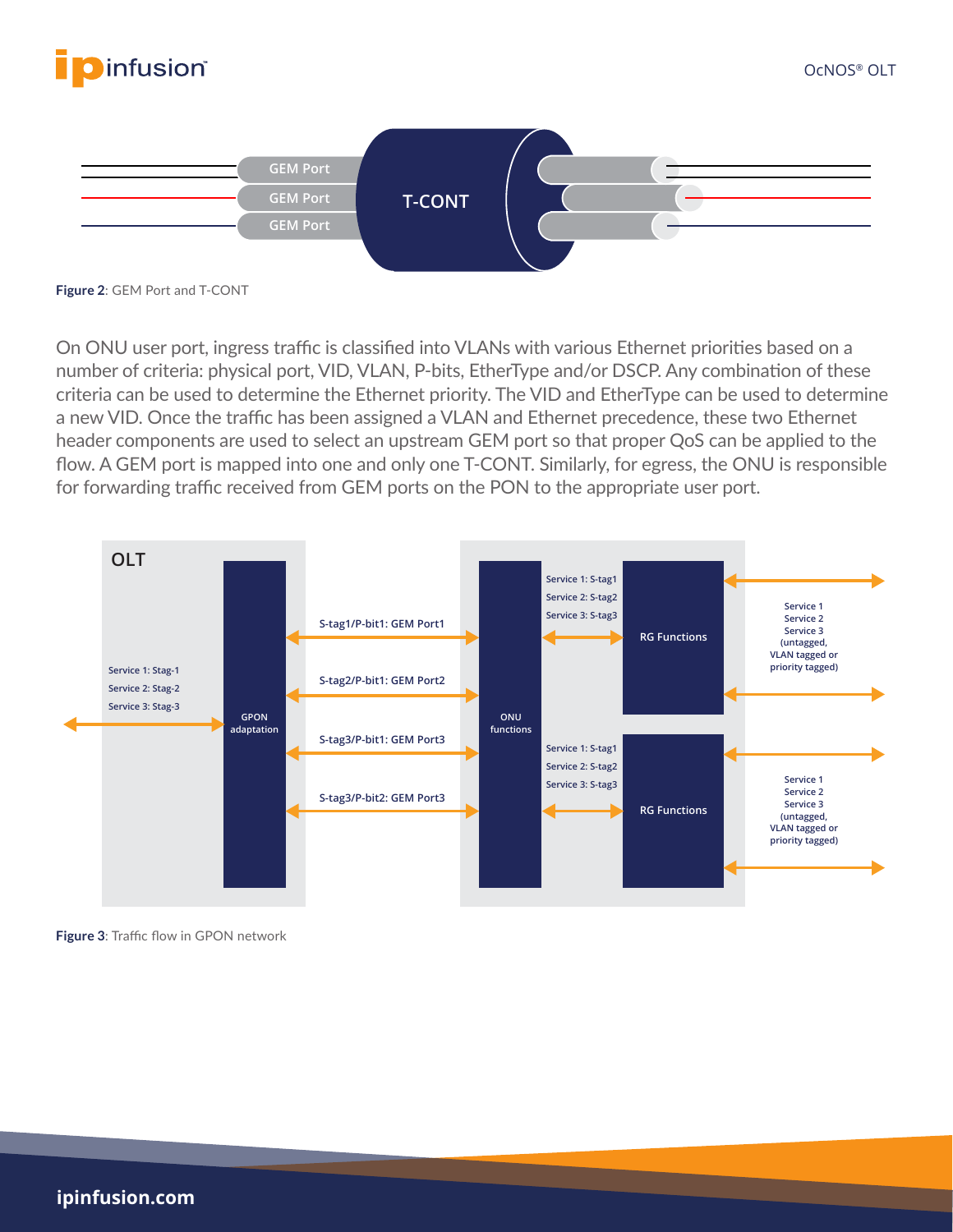## Downstream Traffic flow (From OLT to ONU)

The OLT multiplexes the GEM frames onto the transmission medium using GEM Port-ID as key to identify the GEM frames that belong to different downstream logical connections. Each ONU receives all GEM frames. It then filters the downstream GEM frames based on their GEM Port-ID and processes only the GEM frames that belong to that ONU.

Since the downstream data in PON network is broadcast to all ONUs, there are risks of eavesdropping. To counter this security threat, GPON system uses AES encryption to encrypt the GEM payloads. Since each ONU negotiates a different pair of cypher keys with the OLT, an ONU can't decode the data which belongs to another ONU.

## Upstream Traffic flow (From ONU to OLT)

In the upstream direction traffic multiplexing functionality is distributed. The OLT grants upstream bandwidth allocation to the T-CONTs within the ONUs. The bandwidth allocation to different T-CONTs are multiplexed in time as specified by the OLT in the bandwidth map transmitted downstream. Within each bandwidth allocation, the ONU uses GEM Port-ID as a multiplexer key to identify the GEM frames that belong to different upstream logical connection and transmits it.

## OcNOS-OLT Features Overview

OcNOS-OLT version 1.1 supports following features.

### OLT Hardware

OcNOS-OLT currently supports EdgeCore ASX-vOLT16, a 16x10G port XGS PON white box with 4x100G/40G QSFP28 fixed ports. All 10G ports supports standard XGS-PON transceivers. The QSFP28 ports supports 100G and 40G operation modes as well as being configurable as 4x25G or 4x10G modes using breakout cables.



**Figure 4**: EdgeCore ASXvOLT16

### ONU Hardware

OcNOS-OLT solution has been validated with Alpha Networks PON – 3400B ONU hardware. However in principle OcNOS-OLT should work with any ONU device which conforms to XGS-PON and OMCI specification.

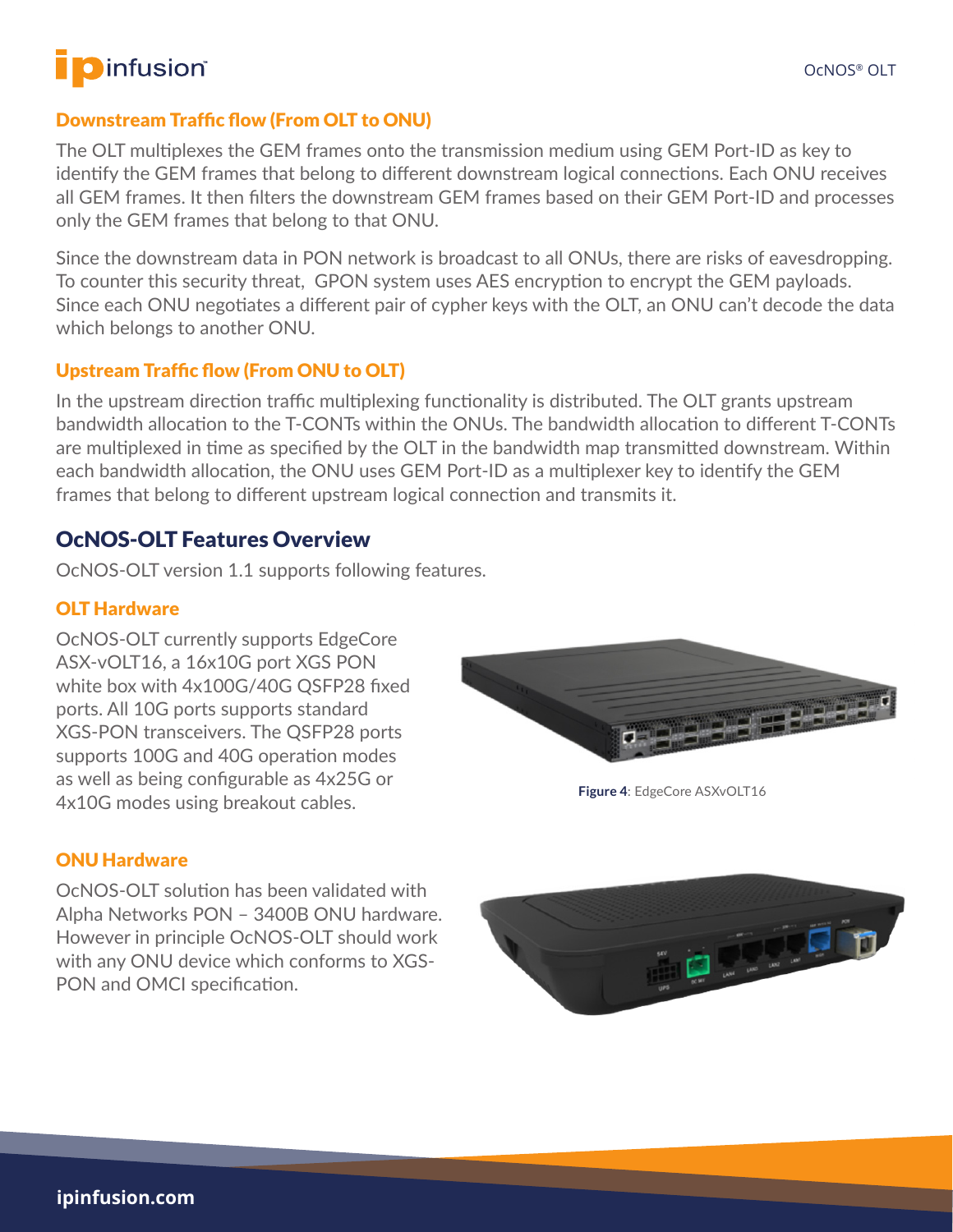

#### ONU Discovery

There are two ways OcNOS-OLT can discover the ONU –

- 1. Manual Provisioning of ONU: In this mode, user sets the ONU provisioning mode to "manual" and configure the ONU statically
- 2. Automatic Provisioning of ONU: In this mode, user sets the ONU provisioning mode to "automatic" and OLT automatically discovers all connected ONUs.

#### ONU Profile

ONU profile allow users to define a mapping of GEM port to T-CONT and assign this mapping to logical UNI Ports. It also lets user to put the traffic associated with a particular GEM port to a specific upstream and downstream priority queues according to the p-bits of the Ethernet frames.

#### VLAN Translation Profile

VLAN translation profile lets the user classify the customer traffic according to the VLAN tags and allow traffic with only specific VLAN tags in the upstream/downstream direction. The OcNOS-OLT version 1.1 supports 1:1 VLAN forwarding scheme. Under this scheme, forwarding relies on unique one to one binding between user port and a VLAN. In upstream direction, a frame received on a port has one or two VLAN tags added and is sent to the network. In the downstream direction, a frame received from the network is stripped off one or two VLAN tags and sent to the corresponding port.

### QoS Profile

The QoS profile allow users to configure different quality of service parameters like committed information rate (CIR), peak information rate(PIR) and burst size for different service flows.

#### Flows

Flow is the abstracted representation of a subscriber service configured for a given user. OLT users can configure one or more flows per UNI port using different combination of S-VLAN and C-VLAN.

#### DHCP Relay

OcNOS-OLT supports Layer-2 DHCP relay with option-82 to forward DHCP packets from the subscribers to DHCP server.

### Access Control List (ACL)

OcNOS-OLT supports ACL to match the subscriber traffic based on flow id, remote IP address and/or TCP/UDP port number. The matching traffic can be allowed, dropped, or trapped to the CPU.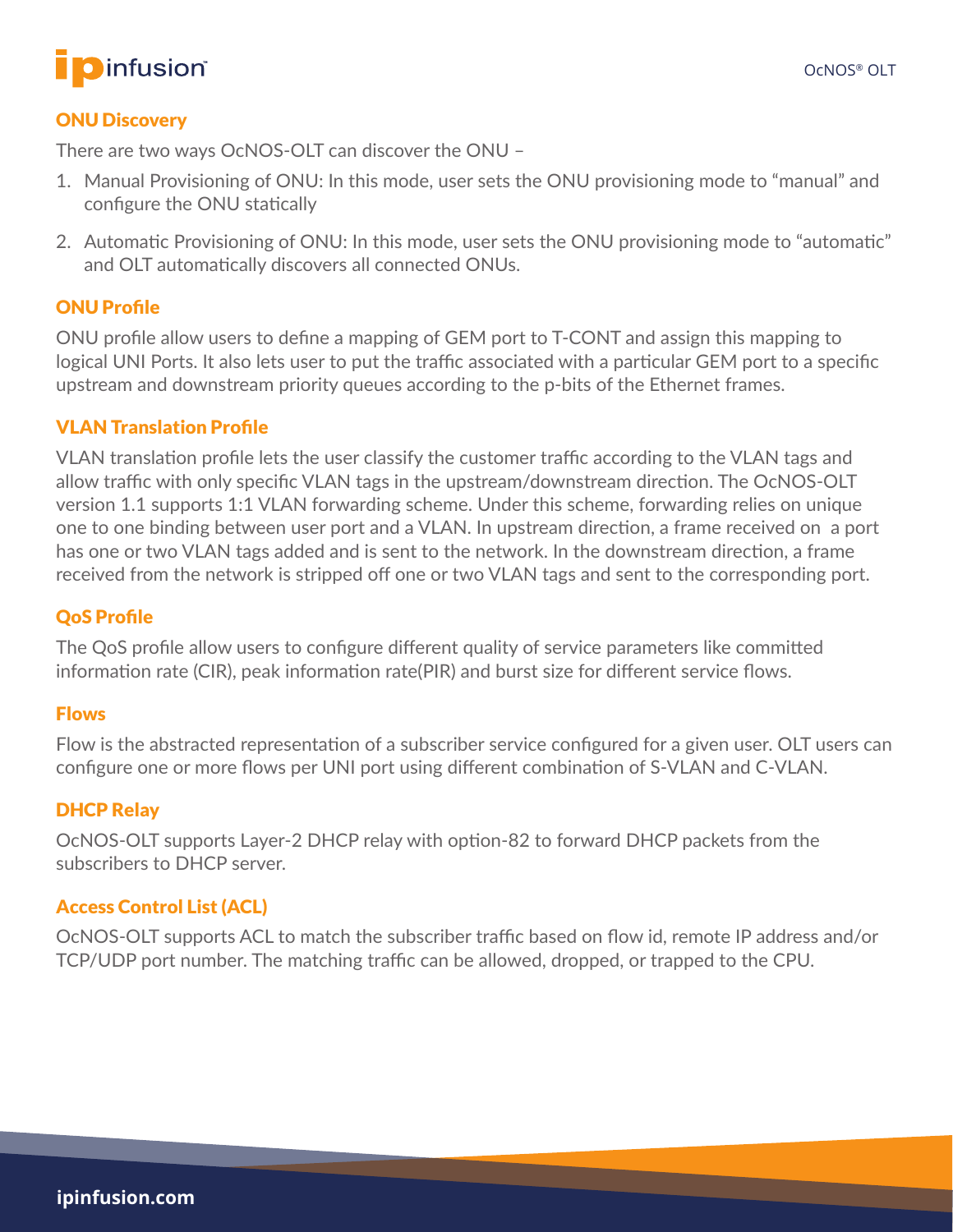

# **O**infusion®

#### VLAN N:1

Compared to VLAN 1:1 configuration mode for ONU's, in the VLAN N:1 configuration mode for ONU's there are several benefits. One most important benefit is that multiple UNI ports can be aggregated and given a defined service. This can be used to give for example a better quality of service treatment to all flows marked on a particular VLAN, and that VLAN can be configured on all ONU's, again as an example to serve downstream video streaming clients. The secondary benefit of this method of configuration and management is easier to scale and maintain.



#### **Figure 5**: VLAN N:1

#### Rogue ONU Detection & Isolation

Rogue ONU detection & isolation mechanism allows to find out rogue ONU's if any, providing a command to isolate them. Since the GPON networks are extensively deployed there is a possibility for ONU's which are unregistered to come in the network and start utilizing the timeslots for upstream traffic transmission, allocated for registered ONU's. These rogue ONU's will cause traffic disruption for other ONU's. The only way to detect them is by combining multiple indications of them being present.

- Detect absence of transmission from a registered ONU for its defined timeslot. Instead, it could be transmitting using another timeslot.
- Detect data transmission errors in the upstream direction due to simultaneous upstream traffic being sent by the rogue ONU.

OcNOS OLT software detects rogue ONU's by finding mis-matched upstream timeslot usage. Once detected the user needs to find out the serial number of the registered ONU's versus all discovered ONU's. Given the serial number the operator can manually isolate the rogue ONU.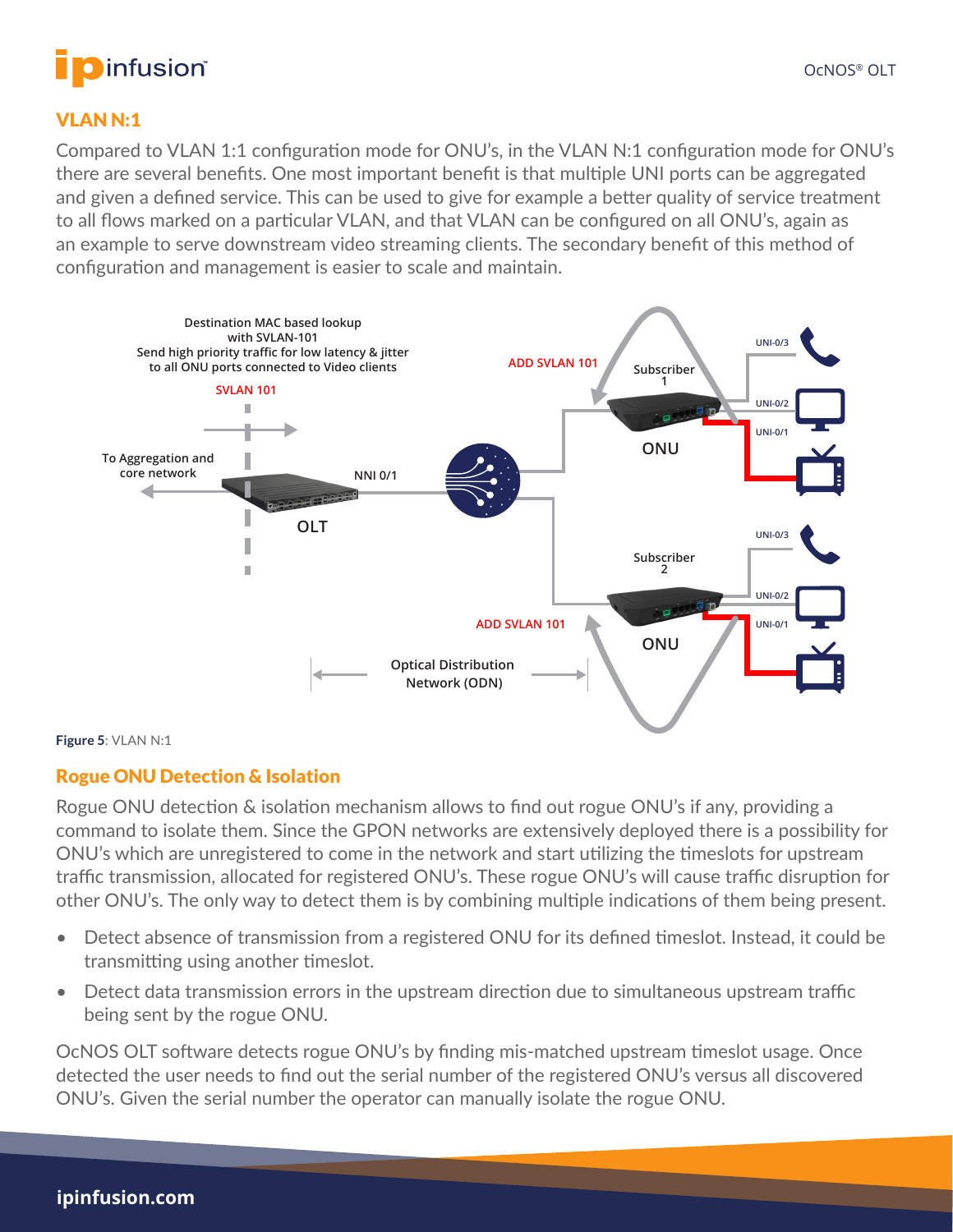

#### Command to enable Rogue ONU detection:

```
OcNOS(config-pon)#onu-rogue-detection pon-port pon0/1/1
Command to isolate Rogue ONU
OcNOS(config-pon)#onu isolate serial-number 42367888900AAB pon-port pon0/1/1
Command to see all detected ONU
OcNOS#show pon onu unprovisioned
OLT-ID PON-PORT SERIAL#
 -------------------------------
0 pon0/0/1 4246575300123130(BFWS00123130)
0 pon0/0/1 414C5048E3BB8815(ALPHE3BB8815)
```
#### OAM:

#### *sFlow*

OcNOS SP 4.0 supports configuration of sFlow on PON/NNI ports.

This gives very useful data for traffic monitoring and analysis.

```
Enabling sFlow
OcNOS(config)#feature sflow
Adding sFlow collector
OcNOS(config)#sflow collector 172.29.1.99 port 6343 receiver-time-out 0 max-datagramsize
200
Enabling sFlow counter sampling on interface
OcNOS(config)#interface pon0/0/1
OcNOS(config-if)#sflow poll-interval 5
OcNOS(config-if)#exit
OcNOS(config)#interface nni0/0/1
OcNOS(config-if)#sflow poll-interval 5
```
#### *Remote firmware upgrade for TIBIT modules;*

OCNOS SP 4.0 supports bulk firmware upgrades to all the connected TIBIT modules. This provides operational simplicity to upgrade module firmware without physically plugging them out.

#### *ONU Auto Detection*

OcNOS SP 4.0 supports auto detection and default provisioning for ONU's. This implies the ONUs can get registered and enabled by default. It also provides a way to list all the unregistered ONU's when running in manual mode. This feature is also useful to detect rogue ONU's.

```
OcNOS#sh pon onu unprovisioned
OLT-ID PON-PORT SERIAL#
-------------------------------
0 pon0/0/1 4246575300123130(BFWS00123130)
0 pon0/0/1 414C5048E3BB8815(ALPHE3BB8815)
```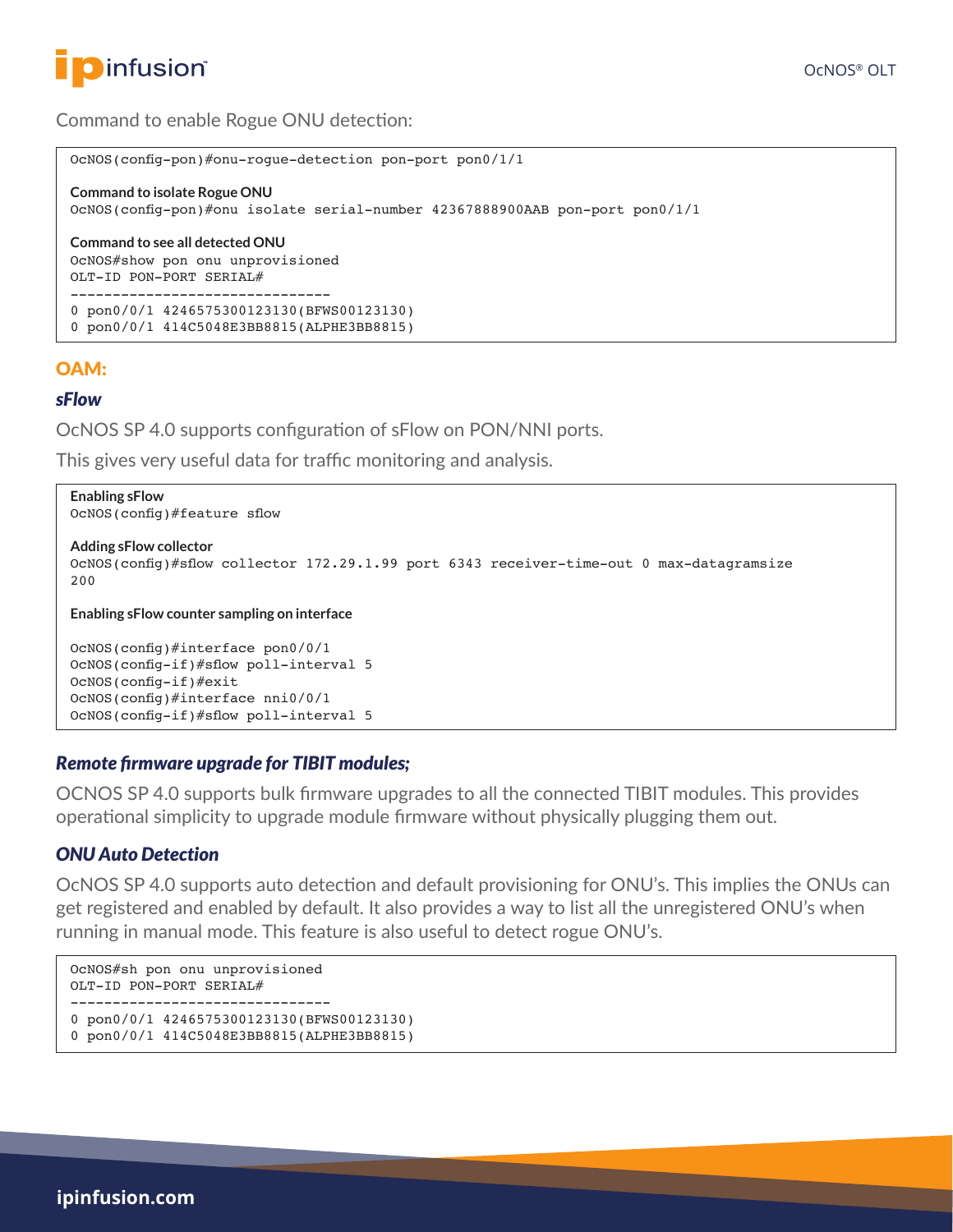

### *FEC correction*

OCNOS SP 4.0 OLT FEC enable feature allows for error correction when there is signal degrade on the PON fiber. This is configured on a per ONU capability level.

| OCNOS (config)#pon                                          |
|-------------------------------------------------------------|
| $OcNOS$ (config-pon) # onu-id 2                             |
| OcNOS(config-pon-onu)# upstream-fec on                      |
| OcNOS#sh pon statistics onu 2 fec                           |
| PON port = $pon0/0/1$ ONU ID = 2                            |
| codewords corrected bytes codewords corrected uncorrectable |
|                                                             |
| 1590347974 816 1202 2                                       |

## Applicable Use Case Scenario

OcNOS-OLT version 1.1 together with EdgeCore ASX-vOLT16 and any suitable ONU can be used to deploy 10G XGS-PON access network providing triple play services to residential and business customers.



**Figure 6**: OcNOS-OLT deployment scenario

On a particular user port of an ONU, a subscriber's service is identified using a VLAN tag and P-bit. These services are configured as "Flows" which carries subscriber's traffic. Different flows are configured for different services. Associated with each flow is a set of rules and action to classify the incoming traffic, a translated VLAN tag to be put onto user traffic and QoS treatment this traffic stream needs to be subjected to.

The traffic classification rules and associated actions are configured as "Translation Profile". All ingress traffic on a ONU user port will be classified according to the Translation Profile. Matching traffic are allowed and unmatched traffic are dropped.

After classification is done, the actions specified in the translation profile are executed. The action could include remarking of P-bit and either remove the customer VLAN or do nothing. For tagged traffic, "remove" operation must be provided and for untagged traffic only operation "none" is allowed.

After traffic is classified and associated actions are executed as per Translation Profile, the traffic are mapped to a GEM Port and T-CONT. This mapping is done as per ONU Profile configured on ONU and activated on its user ports. Using GEM Port and T-CONT, traffic is carried to the OLT where GPON terminates and Ethernet frame egresses out of OLT NNI port configured for this flow. The traffic will be subjected to the configured QoS treatment when it egresses the OLT NNI port.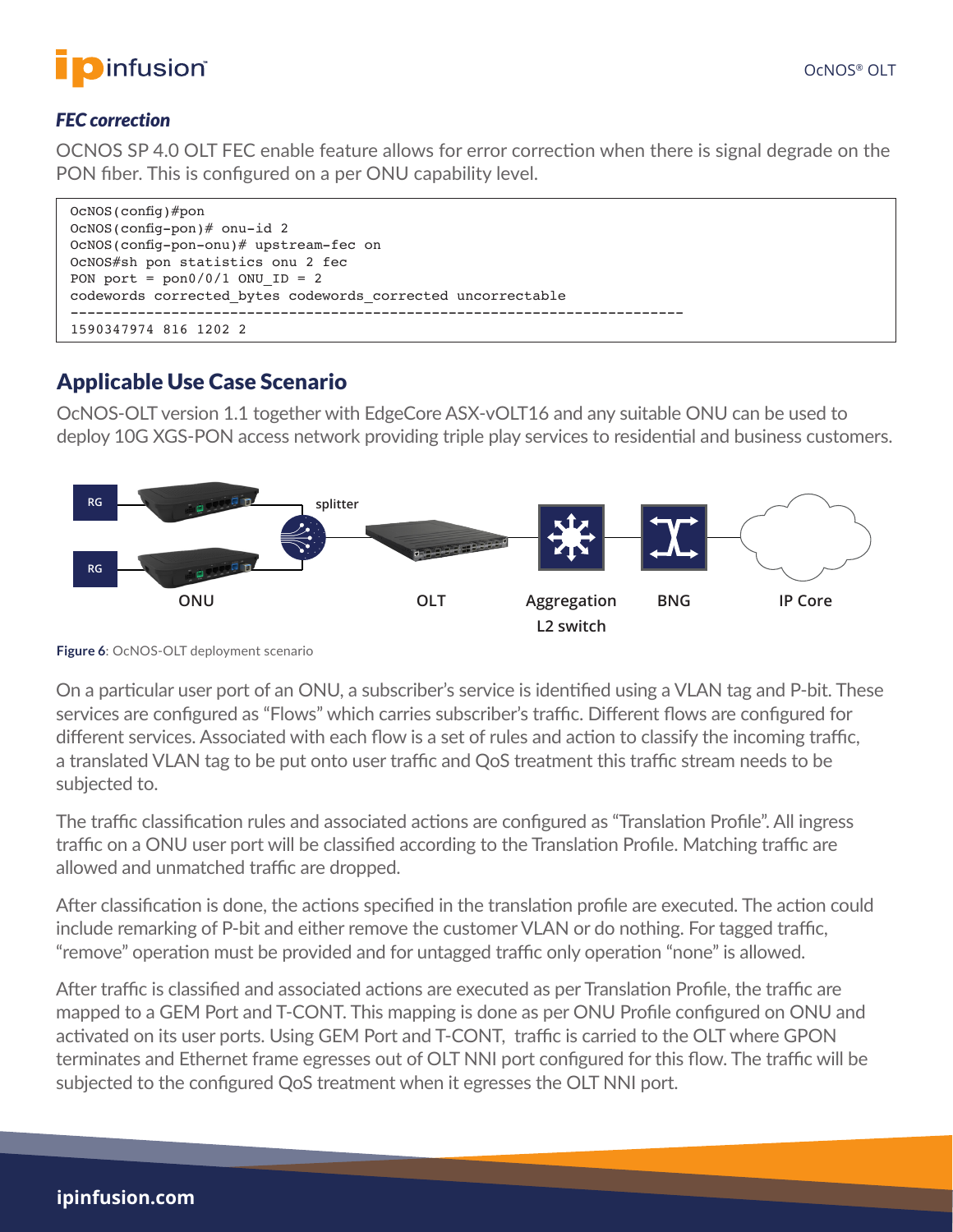



**Figure 7**: Logical flows

Following example below describes how to configure triple play service for a given user and provide quality of services specific to each service.

#### Configure user traffic Flows

Following is the sample configuration for configuring a flow. The flow has a "flow-id" and an UNI end, a NNI end and a QoS profile. The UNI end consists of ONU ID, UNI Port ID (UNI Port ID maps to physical user port number of ONU), and a translation profile. The NNI end consists of the OLT ID and the OLT port connected upstream towards an Ethernet aggregation device.

```
flow-id 154
   uni
    onu-id 2 uni-port-id 2 vlan-tag 154 translation-profile-name cvlan120_p4
   nni
    olt-id 0 nni-port-name nni0/0/1
   qos
    qos-profile-name 500Mbps
  !
```
With the above configuration, the incoming user traffic on the ONU user port-2 will be classified according to the translation profile "cvlan120\_p4". The VLAN tag in the matching traffic is removed and P-bit is remarked with value 4 as per the action specified in the translation profile.

```
translation-profile profile-name cvlan120_p4
  classification
    vlan-type tagged vlan-id 120 p-bits 4
   treatment
    p-bits 4 operation remove-vlan
  !
```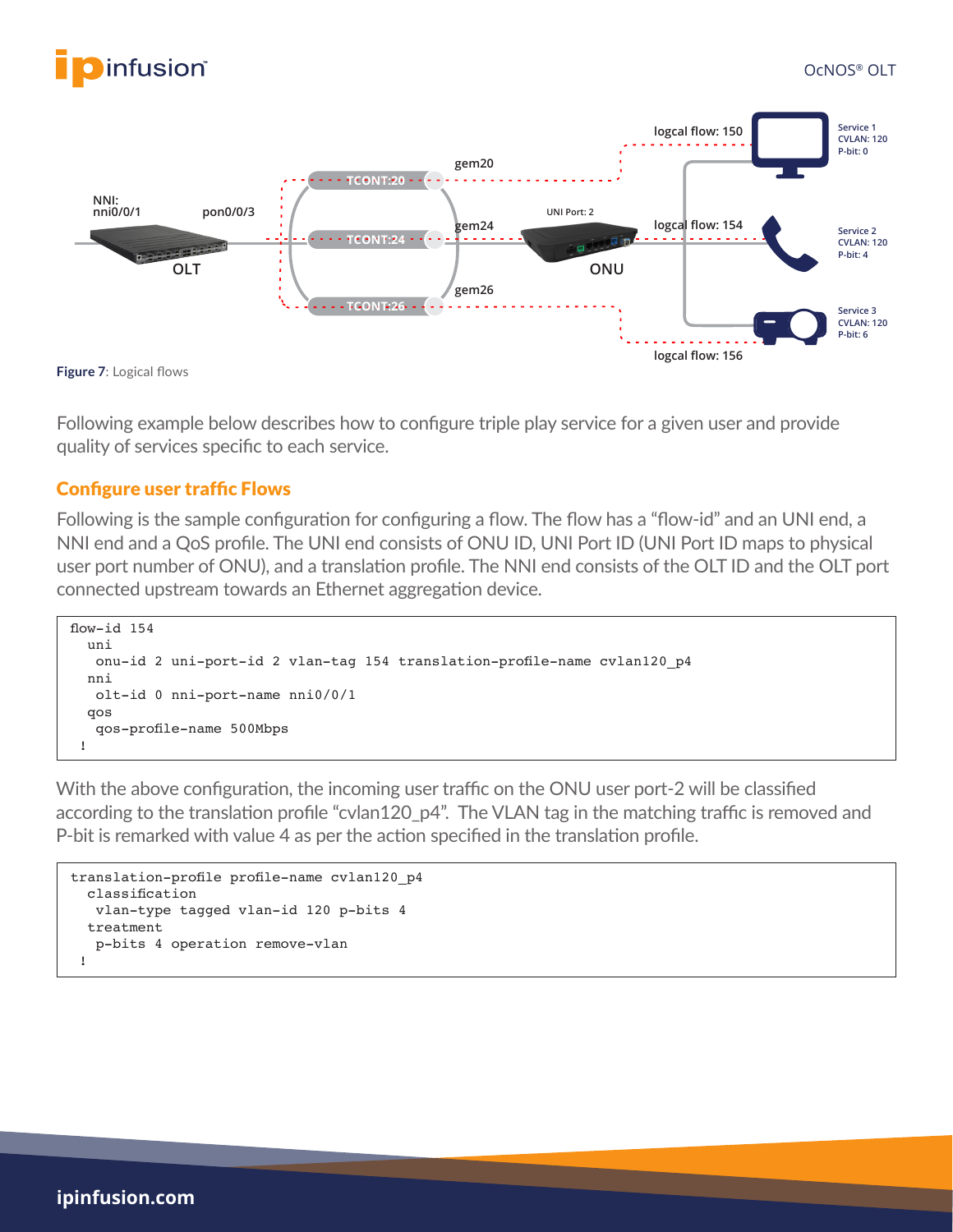The user flow now needs to be mapped to a GEM Port and T-CONT for carrying the traffic to the OLT. This is done using an ONU profile configured on the ONU user port.

```
onu-profile profile-name FTTB_ALPHA_ONU
  uni port-id 2
    gem-port-name gem26 p-bits 6 upstream-priority-queue 6 downstream-priority-queue 6
    gem-port-name gem24 p-bits 4 upstream-priority-queue 4 downstream-priority-queue 4
    gem-port-name gem20 p-bits 0 upstream-priority-queue 0 downstream-priority-queue 0
t-cont tcont-20
    gem-port-name gem20
  t-cont tcont-24
    gem-port-name gem24
 t-cont tcont-26
    gem-port-name gem26
!
```
After traffic reaches the OLT, it egresses out of OLT NNI interface and are subjected to the QoS treatment configured for this flow.

qos-profile profile-name 500Mbps downstream cir 500 mbps pir 501 mbps pbs 1 kbytes upstream cir 500 mbps pir 501 mbps !

The full configuration for this use case has been listed below.

```
Software version: EC_ASXVOLT16-OcNOS-3.0.17a-SP_OLT_LITE_16P-S0-P0 06/20/2020 15:55:04
  Copyright (C) 2020 IP Infusion. All rights reserved
  Software Product: OcNOS, Version: 3.0.17a
  Hardware Model: Edgecore ASXvOLT16
  Software Feature Code: SP-OLT-LITE-16P
  System Configuration Code: S0
  Package Configuration Code: P0
  Software Baseline Version: 1.0.0.720
Installation Information:
  Image Filename: EC_ASXVOLT16-OcNOS_SP-3.0.17a-SP_OLT_LITE_16P-S0-P0-installer
 ONIE SysInfo: x86_64-accton_asxvolt16-r0
OcNOS#show running-config
!
! Software version: EC_ASXVOLT16-OcNOS-3.0.17a-SP_OLT_LITE_16P-S0-P0 06/20/2020 15:55:04
!
!Last configuration change at 12:04:41 UTC Sun Jan 02 2000 by root
!
no service password-encryption
!
ip vrf management
!
no ip domain-lookup
ip domain-lookup vrf management
tfo Disable
```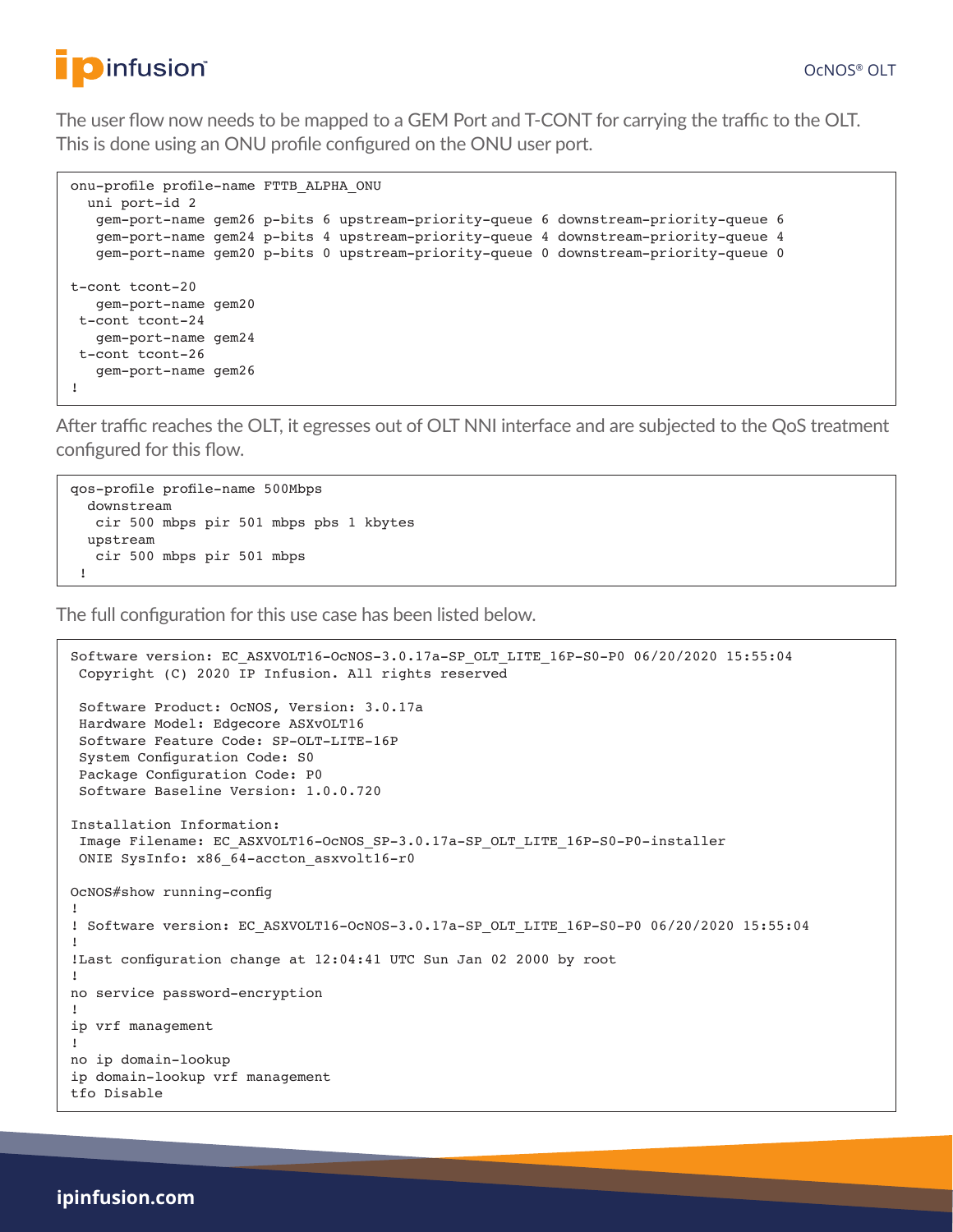

```
errdisable cause stp-bpdu-guard
feature telnet vrf management
feature ssh vrf management
snmp-server enable snmp vrf management
snmp-server view all .1 included vrf management
feature ntp vrf management
ntp enable vrf management
username ocnos role network-admin password encrypted $1$1..r.jb/$VgBtm5fBlfc4yApKBNm.U.
feature rsyslog vrf management
!
interface pon0/0/1
 shutdown
!
interface pon0/0/2
 shutdown
!
interface pon0/0/3
!
interface pon0/0/4
 shutdown
!
interface pon0/0/5
 shutdown
!
interface pon0/0/6
 shutdown
!
interface pon0/0/7
 shutdown
!
interface pon0/0/8
 shutdown
!
interface pon0/0/9
 shutdown
!
interface pon0/0/10
 shutdown
!
interface pon0/0/11
 shutdown
!
interface pon0/0/12
 shutdown
!
interface pon0/0/13
 shutdown
!
interface pon0/0/14
 shutdown
!
interface pon0/0/15
 shutdown
!
interface pon0/0/16
  shutdown
!
```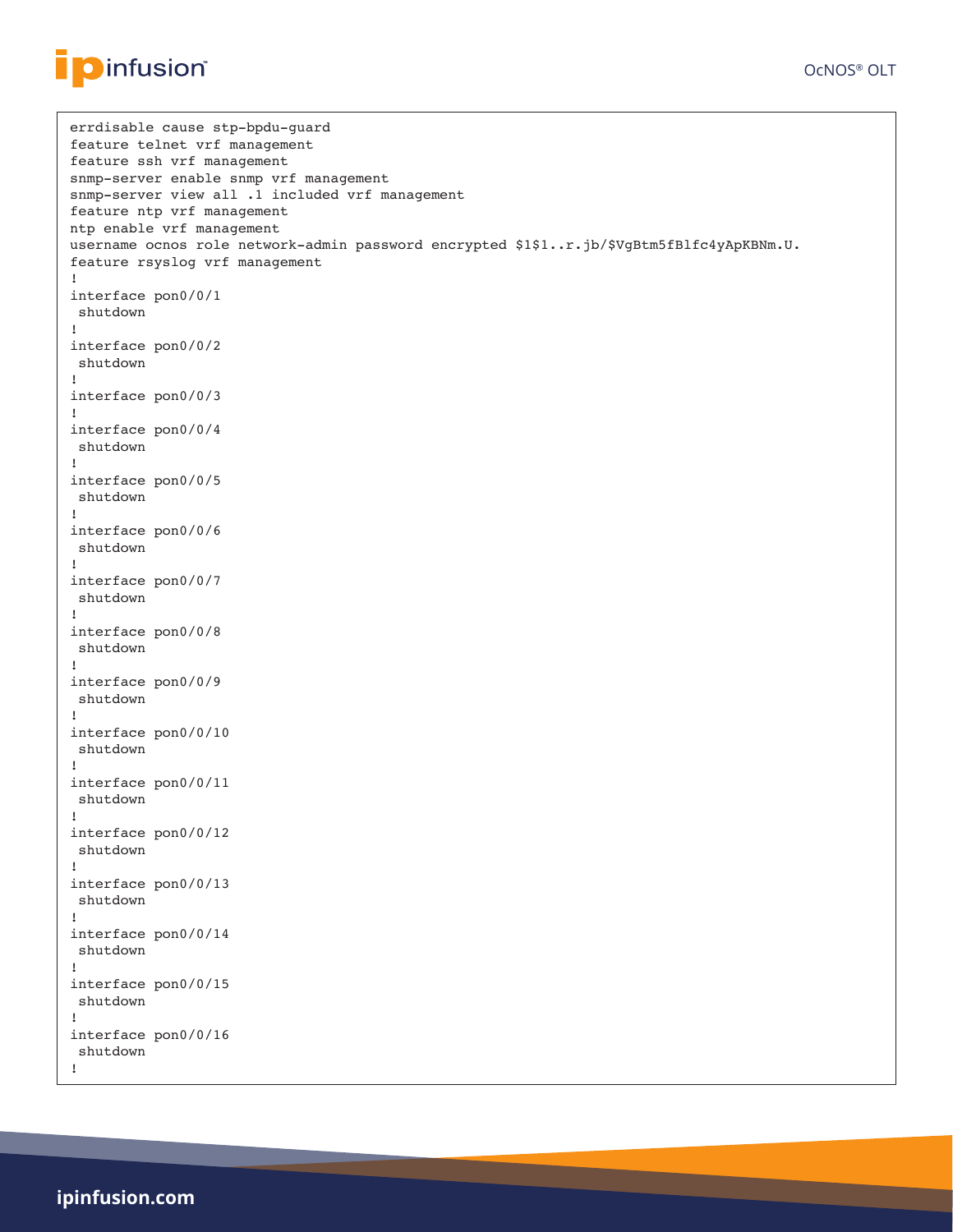interface eth0

```
OcNOS® OLT
```

```
 ip vrf forwarding management
  ip address dhcp
!
interface lo
  ip address 127.0.0.1/8
  ipv6 address ::1/128
!
interface lo.management
 ip vrf forwarding management
  ip address 127.0.0.1/8
  ipv6 address ::1/128
!
interface nni0/0/1
  speed 40g
!
interface nni0/0/2
!
interface nni0/0/3
!
interface nni0/0/4
!
pon-configuration
  translation-profile profile-name cvlan120_p0
   classification
   vlan-type tagged vlan-id 120 p-bits 0
   treatment
    p-bits 0 operation remove-vlan
  !
  translation-profile profile-name cvlan120_p4
   classification
   vlan-type tagged vlan-id 120 p-bits 4
   treatment
    p-bits 4 operation remove-vlan
  !
  translation-profile profile-name cvlan120_p6
   classification
    vlan-type tagged vlan-id 120 p-bits 6
   treatment
    p-bits 6 operation remove-vlan
 !
onu-profile profile-name FTTB_ALPHA_ONU
   uni port-id 4
   gem-port-name gem44 p-bits 4 upstream-priority-queue 4 downstream-priority-queue 4
    gem-port-name gem40 p-bits 0 upstream-priority-queue 0 downstream-priority-queue 0
    gem-port-name gem46 p-bits 6 upstream-priority-queue 6 downstream-priority-queue 6
   uni port-id 0
    gem-port-name gem00 p-bits 0 upstream-priority-queue 0 downstream-priority-queue 0
    gem-port-name gem06 p-bits 6 upstream-priority-queue 6 downstream-priority-queue 6
    gem-port-name gem04 p-bits 4 upstream-priority-queue 4 downstream-priority-queue 4
   uni port-id 2
    gem-port-name gem26 p-bits 6 upstream-priority-queue 6 downstream-priority-queue 6
    gem-port-name gem24 p-bits 4 upstream-priority-queue 4 downstream-priority-queue 4
    gem-port-name gem20 p-bits 0 upstream-priority-queue 0 downstream-priority-queue 0
   uni port-id 3
    gem-port-name gem30 p-bits 0 upstream-priority-queue 0 downstream-priority-queue 0
    gem-port-name gem34 p-bits 4 upstream-priority-queue 4 downstream-priority-queue 4
    gem-port-name gem36 p-bits 6 upstream-priority-queue 6 downstream-priority-queue 6
```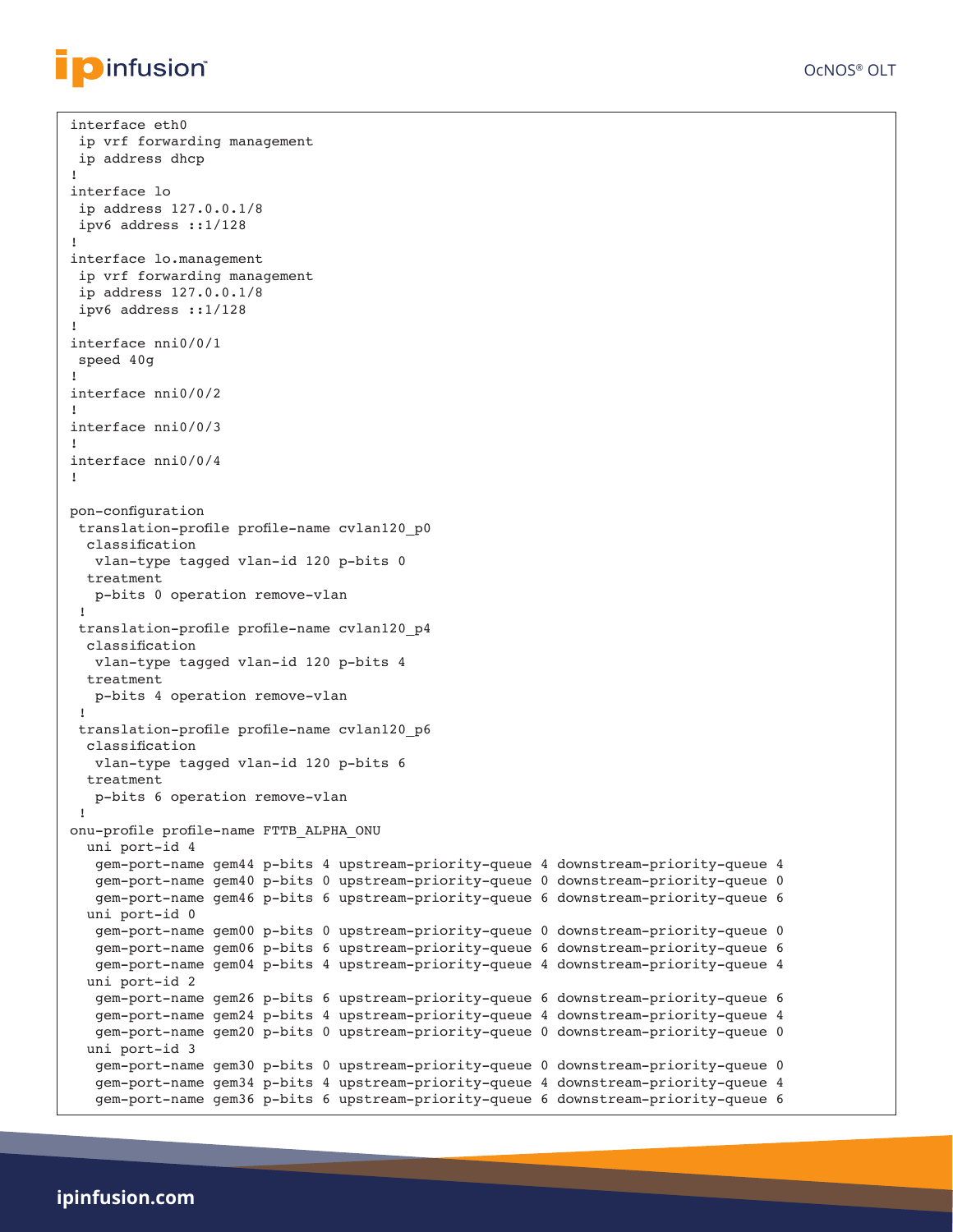```
Dinfusion®
```

```
 uni port-id 1
  gem-port-name gem16 p-bits 6 upstream-priority-queue 6 downstream-priority-queue 6
  gem-port-name gem10 p-bits 0 upstream-priority-queue 0 downstream-priority-queue 0
  gem-port-name gem14 p-bits 4 upstream-priority-queue 4 downstream-priority-queue 4
  t-cont tcont-36
   gem-port-name gem36
  t-cont tcont-20
   gem-port-name gem20
  t-cont tcont-44
  gem-port-name gem44
  t-cont tcont-04
  gem-port-name gem04
  t-cont tcont-46
  gem-port-name gem46
 t-cont tcont-24
  gem-port-name gem24
  t-cont tcont-10
  gem-port-name gem10
  t-cont tcont-06
  gem-port-name gem06
  t-cont tcont-30
  gem-port-name gem30
  t-cont tcont-26
  gem-port-name gem26
  t-cont tcont-14
  gem-port-name gem14
  t-cont tcont-40
  gem-port-name gem40
  t-cont tcont-34
  gem-port-name gem34
  t-cont tcont-16
  gem-port-name gem16
  t-cont tcont-00
   gem-port-name gem00
 !
 qos-profile profile-name 500Mbps
  downstream
  cir 500 mbps pir 501 mbps pbs 1 kbytes
  upstream
  cir 500 mbps pir 501 mbps
 !
 olt-id 0
  onu-provisioning-type automatic administrative-state up
  dhcp on
 !
  onu-id 2
 onu-profile-name FTTB_ALPHA_ONU force-delete-flows no
  uni-port-id 0
  administrative-state unlock
  uni-port-id 1
  administrative-state unlock
  uni-port-id 2
  administrative-state unlock
  uni-port-id 3
  administrative-state unlock
  uni-port-id 4
   administrative-state unlock
```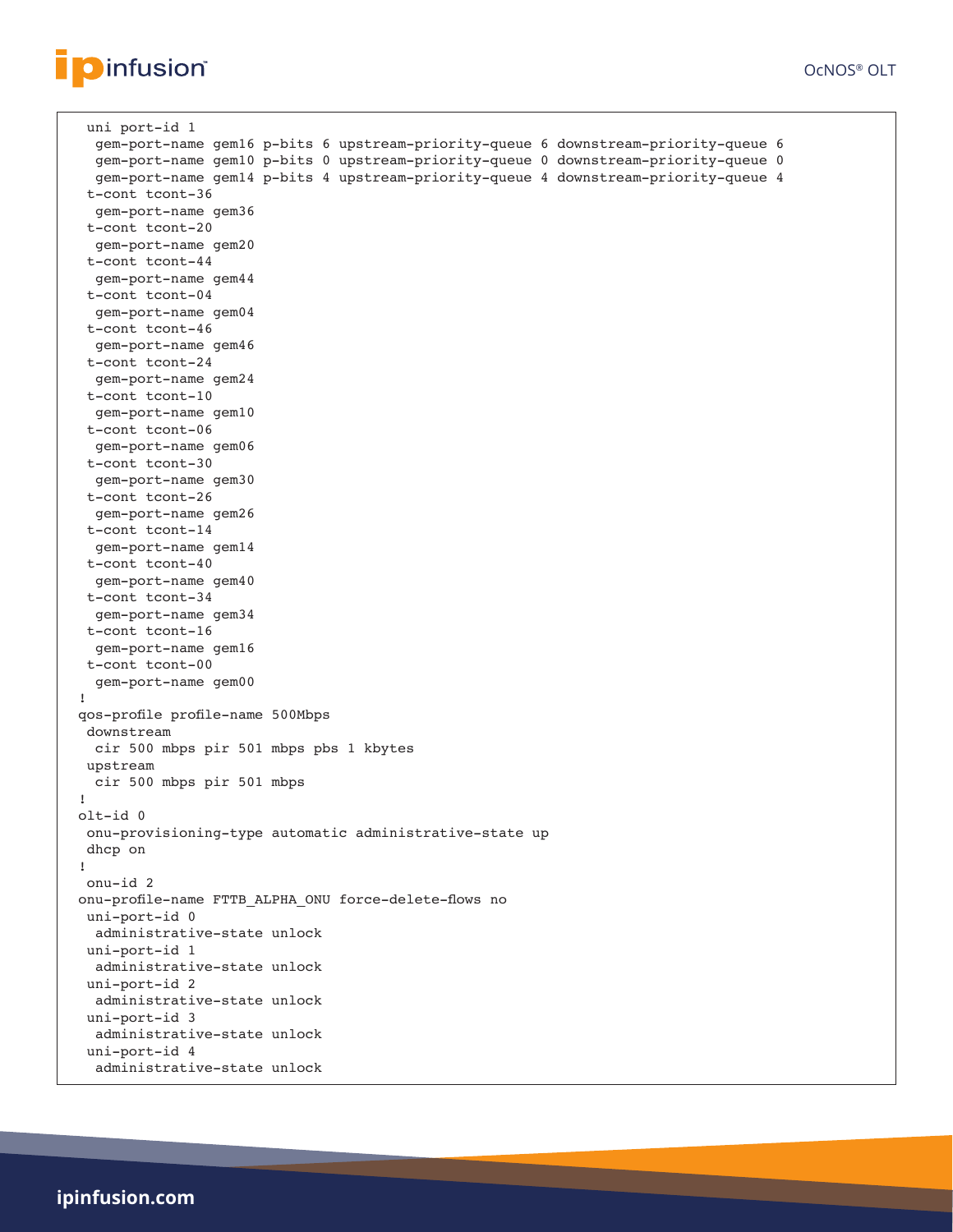```
 !
 flow-id 154
   uni
   onu-id 2 uni-port-id 2 vlan-tag 154 translation-profile-name cvlan120_p4
  nni
   olt-id 0 nni-port-name nni0/0/1
  qos
   qos-profile-name 500Mbps
  !
 flow-id 156
  uni
   onu-id 2 uni-port-id 2 vlan-tag 156 translation-profile-name cvlan120_p6
  nni
   olt-id 0 nni-port-name nni0/0/1
  qos
   qos-profile-name 500Mbps
  !
 flow-id 150
  uni
   onu-id 2 uni-port-id 2 vlan-tag 150 translation-profile-name cvlan120_p0
  nni
   olt-id 0 nni-port-name nni0/0/1
   qos
    qos-profile-name 500Mbps
  !
!
End
```
### Validation

**D**infusion®

| OcNOS#sh pon onu brief |          |                                |    |               |          |                                         |
|------------------------|----------|--------------------------------|----|---------------|----------|-----------------------------------------|
| $ONU-ID$               | $OLT-ID$ | ADMIN-STATE OPER-STATUS        |    |               | PON-PORT | SERIAL#                                 |
| 2                      | $\Omega$ | UP                             | UP |               |          | pon0/0/3 414C5048E3BB8815(ALPHE3BB8815) |
|                        |          |                                |    |               |          |                                         |
| OcNOS#sh pon onu 2     |          |                                |    |               |          |                                         |
| pon-port-name:         |          | pon0/0/3                       |    |               |          |                                         |
| $olt-id:$              |          | $\Omega$                       |    |               |          |                                         |
| $serial#$ :            |          | 414C5048E3BB8815(ALPHE3BB8815) |    |               |          |                                         |
| onu-profile-name:      |          | FTTB ALPHA ONU                 |    |               |          |                                         |
| admin-state:           |          | UP                             |    |               |          |                                         |
| oper-status:           |          | UP                             |    |               |          |                                         |
| uni-ports:             |          | 5                              |    |               |          |                                         |
| tcont-maps:            |          |                                |    |               |          |                                         |
| ALLOC-ID               |          | TCONT-NAME                     |    | PON-PORT-NAME |          |                                         |
|                        |          |                                |    |               |          |                                         |
| 1024                   |          | tcont-36                       |    | pon0/0/3      |          |                                         |
| 1025                   |          | tcont-20                       |    | pon0/0/3      |          |                                         |
| 1026                   |          | tcont-44                       |    | pon0/0/3      |          |                                         |
| 1027                   |          | tcont-04                       |    | pon0/0/3      |          |                                         |
| 1028                   |          | tcont-46                       |    | pon0/0/3      |          |                                         |
| 1029                   |          | tcont-24                       |    | pon0/0/3      |          |                                         |
| 1030                   |          | tcont-10                       |    | pon0/0/3      |          |                                         |
| 1031                   |          | tcont-06                       |    | pon0/0/3      |          |                                         |
| 1032                   |          | tcont-30                       |    | pon0/0/3      |          |                                         |
| 1033                   |          | tcont-26                       |    | pon0/0/3      |          |                                         |
| 1034                   |          | $tcont-14$                     |    | pon0/0/3      |          |                                         |
| 1035                   |          | $tcont-40$                     |    | pon0/0/3      |          |                                         |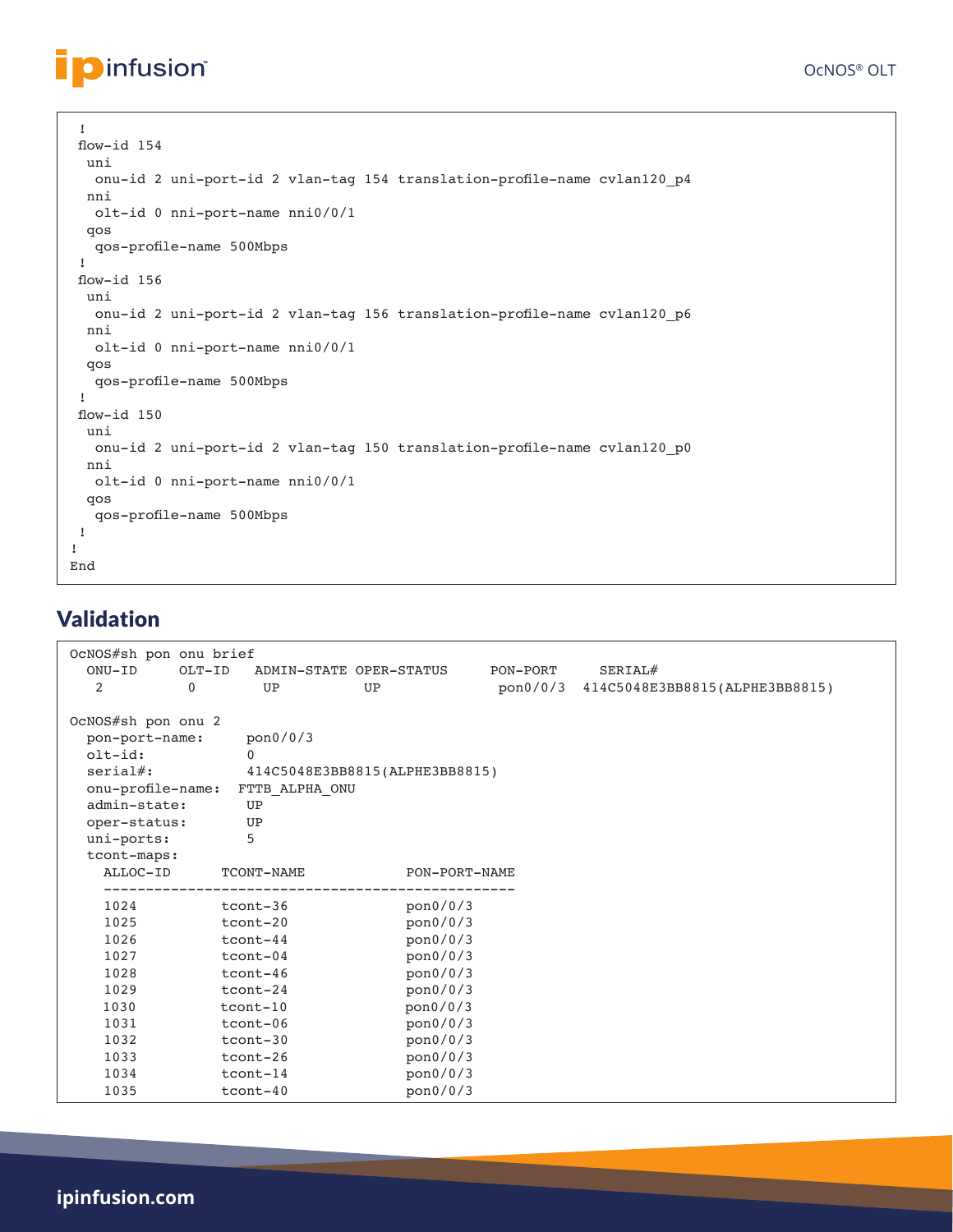

|                     | tcont-34                                                   | pon0/0/3 |                                       |  |
|---------------------|------------------------------------------------------------|----------|---------------------------------------|--|
| 1037                | $tcont-16$                                                 | pon0/0/3 |                                       |  |
| 1038                | tcont-00                                                   | pon0/0/3 |                                       |  |
| gem-port-maps:      |                                                            |          |                                       |  |
| GEM-PORT-ID         | GEM-PORT-NAME                                              |          | PON-PORT-NAME                         |  |
|                     |                                                            |          | --------------                        |  |
| 1024                | gem44                                                      | pon0/0/3 |                                       |  |
| 1025                | $g$ em $00$                                                | pon0/0/3 |                                       |  |
| 1026                | gem26                                                      | pon0/0/3 |                                       |  |
| 1027                | gem30                                                      | pon0/0/3 |                                       |  |
| 1028                | gem06                                                      | pon0/0/3 |                                       |  |
| 1029                | gem16                                                      | pon0/0/3 |                                       |  |
| 1030                | gem24                                                      | pon0/0/3 |                                       |  |
| 1031                | gem10                                                      | pon0/0/3 |                                       |  |
| 1032                | gem20                                                      | pon0/0/3 |                                       |  |
| 1033                | gem40                                                      | pon0/0/3 |                                       |  |
| 1034                | gem14                                                      | pon0/0/3 |                                       |  |
| 1035                | $g$ em $04$                                                | pon0/0/3 |                                       |  |
| 1036                | gem46                                                      | pon0/0/3 |                                       |  |
| 1037                | qem <sub>34</sub>                                          | pon0/0/3 |                                       |  |
| 1038                | gem36                                                      | pon0/0/3 |                                       |  |
| onu-flow-list:      |                                                            |          |                                       |  |
| FLOW-ID             | FLOW-OPER-STATUS                                           |          |                                       |  |
|                     | ------------------------------                             |          |                                       |  |
| 154                 | UP                                                         |          |                                       |  |
| 156                 | UP                                                         |          |                                       |  |
| 150                 | UP                                                         |          |                                       |  |
| onu-uni-list:       |                                                            |          |                                       |  |
| UNI-PORT-ID         | ADMIN-STATUS OPER-STATUS<br>______________________________ |          | CONFIG-IND<br>_______________________ |  |
| 0                   | UNLOCKED                                                   | ENABLED  | Unknown                               |  |
|                     |                                                            |          |                                       |  |
| $\mathbf{1}$        | UNLOCKED                                                   | ENABLED  | Unknown                               |  |
| 2                   | UNLOCKED                                                   | ENABLED  |                                       |  |
| 3                   | UNLOCKED                                                   | ENABLED  | 100BASE-T full duplex                 |  |
| 4                   | UNLOCKED                                                   | ENABLED  | 1G Ethernet full duplex<br>Unknown    |  |
|                     |                                                            |          |                                       |  |
| ready-status: READY | OcNOS#sh pon onu-profile FTTB_ALPHA_ONU                    |          |                                       |  |
| onu-tconts:         |                                                            |          |                                       |  |
| T-CONT-NAME         |                                                            |          |                                       |  |
| ___________         |                                                            |          |                                       |  |
| $tcont-36$          |                                                            |          |                                       |  |
| $tcont-20$          |                                                            |          |                                       |  |
| $tcont-44$          |                                                            |          |                                       |  |
| tcont-04            |                                                            |          |                                       |  |
| $tcont-46$          |                                                            |          |                                       |  |
| tcont-24            |                                                            |          |                                       |  |
| tcont-10            |                                                            |          |                                       |  |
| tcont-06            |                                                            |          |                                       |  |
| tcont-30            |                                                            |          |                                       |  |
| tcont-26            |                                                            |          |                                       |  |
| $tcont-14$          |                                                            |          |                                       |  |
| $tcont-40$          |                                                            |          |                                       |  |
| tcont-34            |                                                            |          |                                       |  |
| $tcont-16$          |                                                            |          |                                       |  |
| tcont-00            |                                                            |          |                                       |  |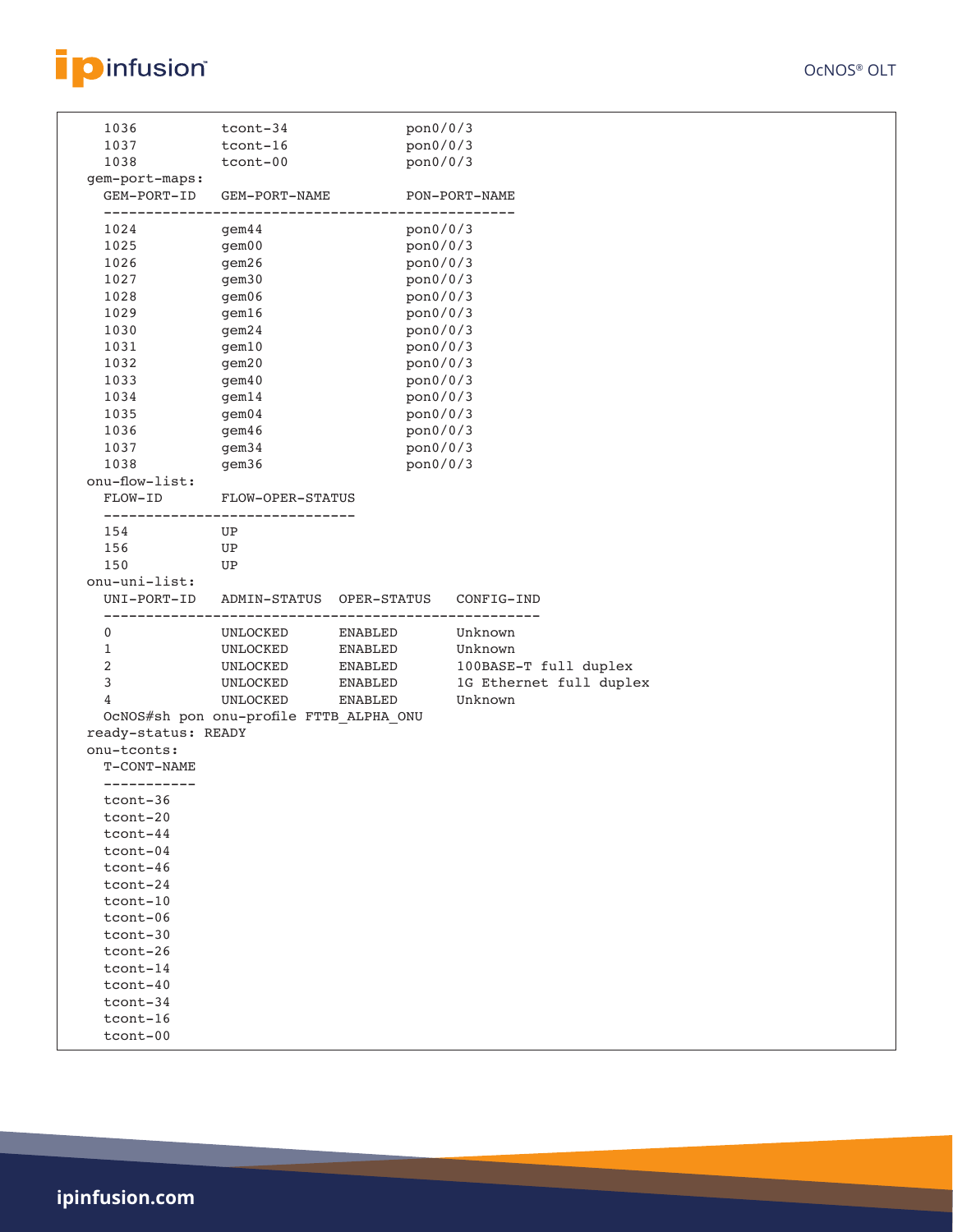

| gem-ports:<br>GEM-PORT-NAME TCONT-NAME                                                                                                      |            |           | UNI-PORT-ID P-BITS US-PQ |                 |                         | DS-PQ       |
|---------------------------------------------------------------------------------------------------------------------------------------------|------------|-----------|--------------------------|-----------------|-------------------------|-------------|
| gem44                                                                                                                                       | $tcont-44$ |           | 4                        | 4               | $4\degree$              | 4           |
| qem00                                                                                                                                       | tcont-00   |           | $\overline{0}$           | $\overline{0}$  | $\overline{\mathbf{0}}$ | 0           |
| gem26                                                                                                                                       | tcont-26   |           | 2                        | 6               | 6                       | 6           |
| gem30                                                                                                                                       | tcont-30   |           | 3                        | $\mathbf{0}$    | 0                       | $\mathbf 0$ |
| gem06                                                                                                                                       | tcont-06   |           | $\mathbf 0$              | 6               | 6                       | 6           |
| gem16                                                                                                                                       | tcont-16   |           | 1                        | 6               | 6                       | 6           |
| gem24                                                                                                                                       | tcont-24   |           | 2                        | $4\overline{ }$ | $4\overline{ }$         | 4           |
| gem10                                                                                                                                       | tcont-10   |           | 1                        | $\mathbf 0$     | $\mathbf 0$             | $\mathbf 0$ |
| gem20                                                                                                                                       | tcont-20   |           | 2                        | $\mathbf{0}$    | $\mathbf{0}$            | 0           |
| gem40                                                                                                                                       | tcont-40   |           | 4                        | $\mathbf 0$     | $\mathbf 0$             | 0           |
| gem14                                                                                                                                       | tcont-14   |           | 1                        | $4\overline{ }$ | $\overline{4}$          | 4           |
| $\text{gem}04$                                                                                                                              | tcont-04   |           | $\mathbf 0$              | $4\overline{ }$ | $4\overline{ }$         | 4           |
| gem46                                                                                                                                       | tcont-46   |           | 4                        | 6               | 6                       | 6           |
| gem34                                                                                                                                       | tcont-34   |           | 3                        | $4^{\circ}$     | $4\phantom{0}$          | 4           |
| gem36                                                                                                                                       | tcont-36   |           | 3                        | 6               | 6                       | 6           |
| uni-logic-ports:<br>UNI-LOGIC-PORT-ID                                                                                                       |            |           |                          |                 |                         |             |
|                                                                                                                                             |            |           |                          |                 |                         |             |
| 4                                                                                                                                           |            |           |                          |                 |                         |             |
| 0                                                                                                                                           |            |           |                          |                 |                         |             |
| 2                                                                                                                                           |            |           |                          |                 |                         |             |
| 3                                                                                                                                           |            |           |                          |                 |                         |             |
| $\mathbf 1$                                                                                                                                 |            |           |                          |                 |                         |             |
| OcNOS#sh pon translation-profile brief<br>default_translation_profile<br>cvlan120 p0<br>cvlan120_p4<br>cvlan120 p6                          |            |           |                          |                 |                         |             |
| OcNOS#sh pon qos-profile default qos profile<br>*CIR - Committed Information Rate<br>*PIR - Peak Information Rate<br>*PBS - Peak Burst Size |            |           |                          |                 |                         |             |
| dn-stream-rate-policer:<br>CIR                                                                                                              |            |           |                          |                 |                         |             |
| 15000 kbps 30000 kbps                                                                                                                       |            |           | 30000                    | kbytes          |                         |             |
| up-stream-rate-policer:<br>CIR<br>CIR UNITS                                                                                                 | PIR        | PIR UNITS |                          |                 |                         |             |
| 16000 kbps 48000                                                                                                                            |            | kbps      |                          |                 |                         |             |
| OcNOS#sh pon qos-profile 500Mbps<br>*CIR - Committed Information Rate<br>*PIR - Peak Information Rate<br>*PBS - Peak Burst Size             |            |           |                          |                 |                         |             |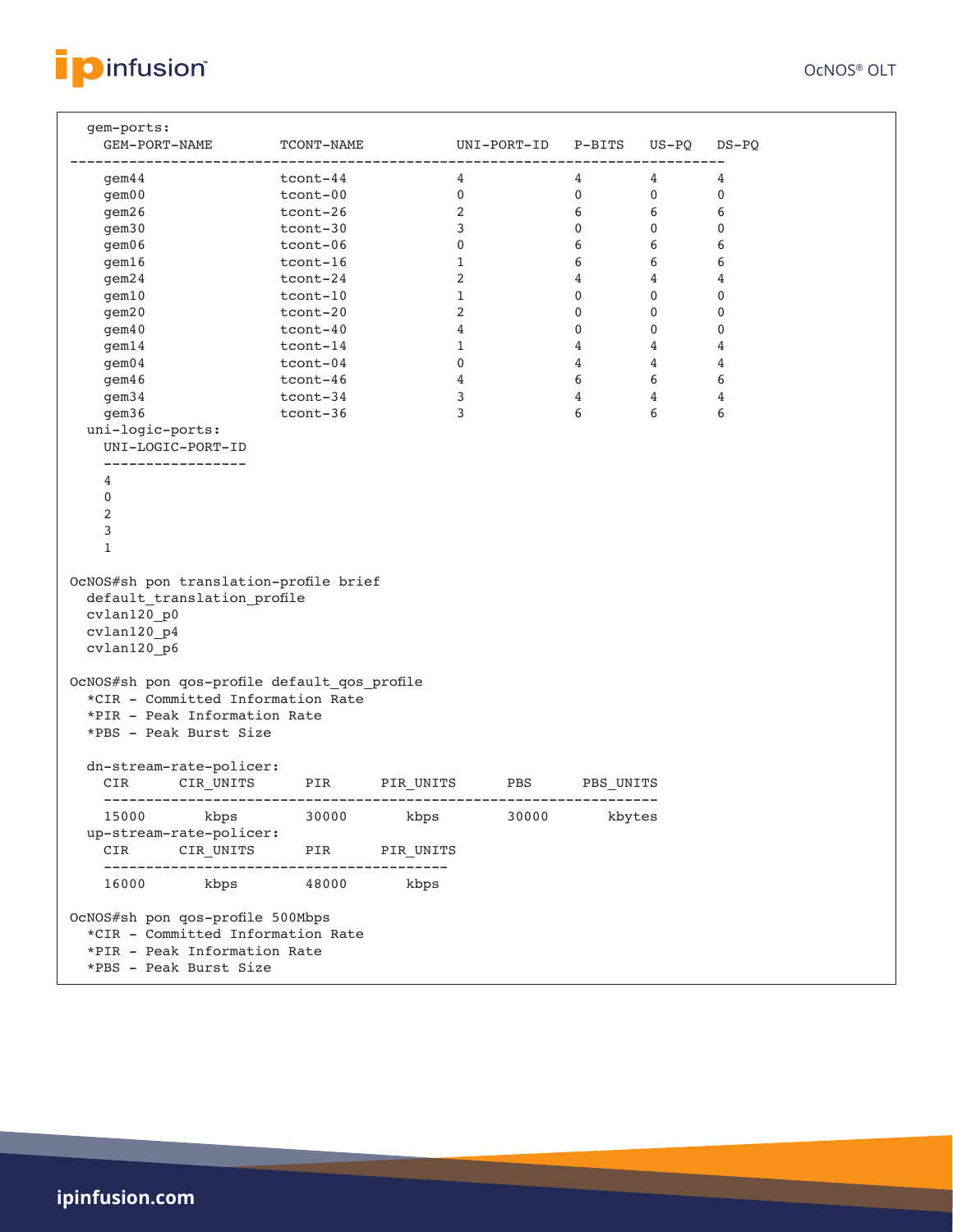

| dn-stream-rate-policer:<br>CIR                                | CIR_UNITS                       |          | PIR PIR_UNITS PBS PBS_UNITS                                    |                                                      |                |
|---------------------------------------------------------------|---------------------------------|----------|----------------------------------------------------------------|------------------------------------------------------|----------------|
| 500<br>up-stream-rate-policer:                                | mbps                            |          | 501 mbps 1 kbytes                                              |                                                      |                |
| CIR                                                           |                                 |          | CIR_UNITS PIR PIR_UNITS                                        |                                                      |                |
|                                                               | 500 mbps 501 mbps               |          |                                                                |                                                      |                |
|                                                               |                                 |          | OcNOS#sh pon translation-profile default translation profile   |                                                      |                |
| TRANS-PROFILE-NAME                                            |                                 |          | CLASSIFICATION  <br>VLAN-TYPE    VLAN-ID    P-BITS   OPERATION | TREATMENT                                            | P-BITS         |
|                                                               |                                 |          | default_translation_profile UNTAGGED 0 0 0 NONE                |                                                      | $\overline{0}$ |
|                                                               |                                 |          |                                                                |                                                      |                |
| OcNOS#show pon translation-profile cvlan120 p0                |                                 |          |                                                                |                                                      |                |
|                                                               |                                 |          | CLASSIFICATION                                                 | TREATMENT                                            |                |
| TRANS-PROFILE-NAME                                            |                                 |          |                                                                |                                                      |                |
| cvlan120 p0<br>OcNOS#show pon translation-profile cvlan120_p4 |                                 |          |                                                                | TAGGED 120 0 REMOVE VLAN 0                           |                |
|                                                               |                                 |          | CLASSIFICATION                                                 | TREATMENT                                            |                |
| TRANS-PROFILE-NAME                                            |                                 |          |                                                                | VLAN-TYPE    VLAN-ID    P-BITS   OPERATION    P-BITS |                |
| $cvlan120_p4$                                                 |                                 |          |                                                                | TAGGED 120 4 REMOVE VLAN 4                           |                |
| OcNOS#sh pon translation-profile cvlan120_p6                  |                                 |          |                                                                |                                                      |                |
|                                                               |                                 |          | CLASSIFICATION                                                 | TREATMENT                                            |                |
| TRANS-PROFILE-NAME                                            |                                 |          | VLAN-TYPE    VLAN-ID    P-BITS   OPERATION                     |                                                      | $P-BITS$       |
| cvlan120 p6<br>OcNOS#show pon flow brief                      | FLOW-ID FLOW-OPER-STATUS        |          | TAGGED                                                         | 120 6 REMOVE VLAN 6                                  |                |
|                                                               |                                 |          |                                                                |                                                      |                |
| 154                                                           | UP                              |          |                                                                |                                                      |                |
| 156<br>150                                                    | UP<br>UP                        |          |                                                                |                                                      |                |
| OcNOS#show pon flow 154                                       |                                 |          |                                                                |                                                      |                |
| flow-oper-status:                                             | UP                              |          |                                                                |                                                      |                |
| pon-port:                                                     |                                 | pon0/0/3 |                                                                |                                                      |                |
| uni-end:                                                      |                                 |          |                                                                |                                                      |                |
| $onu-id$ :                                                    | 2                               |          |                                                                |                                                      |                |
| uni-port-id:                                                  | $\overline{2}$                  |          |                                                                |                                                      |                |
|                                                               | trans-profile-name: cvlan120_p4 |          |                                                                |                                                      |                |
| onu-vlan-tag:<br>$nni-end:$                                   |                                 | 154      |                                                                |                                                      |                |
| $olt-id:$                                                     | 0                               |          |                                                                |                                                      |                |
| nni-port-name:                                                |                                 | nni0/0/1 |                                                                |                                                      |                |
| olt-vlan-tag:                                                 | 0                               |          |                                                                |                                                      |                |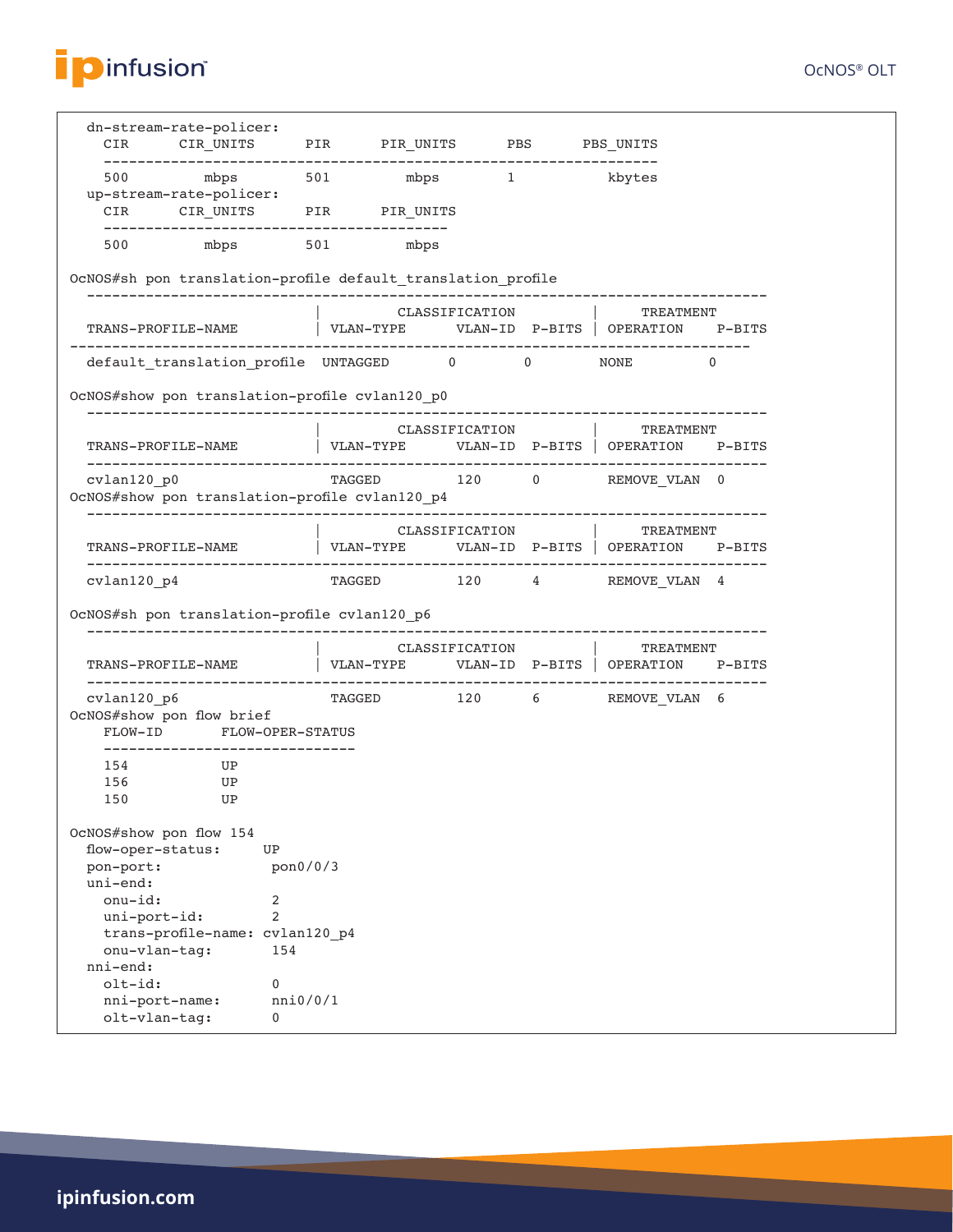

 qos: qos-profile-name: 500Mbps tcont: T-CONT-NAME ---------- tcont-24 gemport: GEM-PORT-NAME UNI-PORT-ID P-BITS US-PQ DS-PQ -------------------------------------------------------- gem24 2 4 4 4 acl: id priority direction action protocol remote-port remote-ip ----------------------------------------------------------------------- OcNOS#sho pon flow 150 flow-oper-status: UP pon-port: pon0/0/3 uni-end: onu-id: 2 uni-port-id: 2 trans-profile-name: cvlan120\_p0 onu-vlan-tag: 150 nni-end: olt-id: 0 nni-port-name: nni0/0/1 olt-vlan-tag: 0 qos: qos-profile-name: 500Mbps tcont: T-CONT-NAME ---------- tcont-20 gemport: GEM-PORT-NAME UNI-PORT-ID P-BITS US-PQ DS-PQ -------------------------------------------------------- gem20 2 0 0 0 acl: id priority direction action protocol remote-port remote-ip ----------------------------------------------------------------------- OcNOS#sho pon flow 156 flow-oper-status: UP pon-port: pon0/0/3 uni-end: onu-id: 2<br>
uni-port-id: 2 uni-port-id: 2 trans-profile-name: cvlan120\_p6 onu-vlan-tag: 156 nni-end: olt-id: 0 nni-port-name: nni0/0/1 olt-vlan-tag: 0 qos: qos-profile-name: 500Mbps